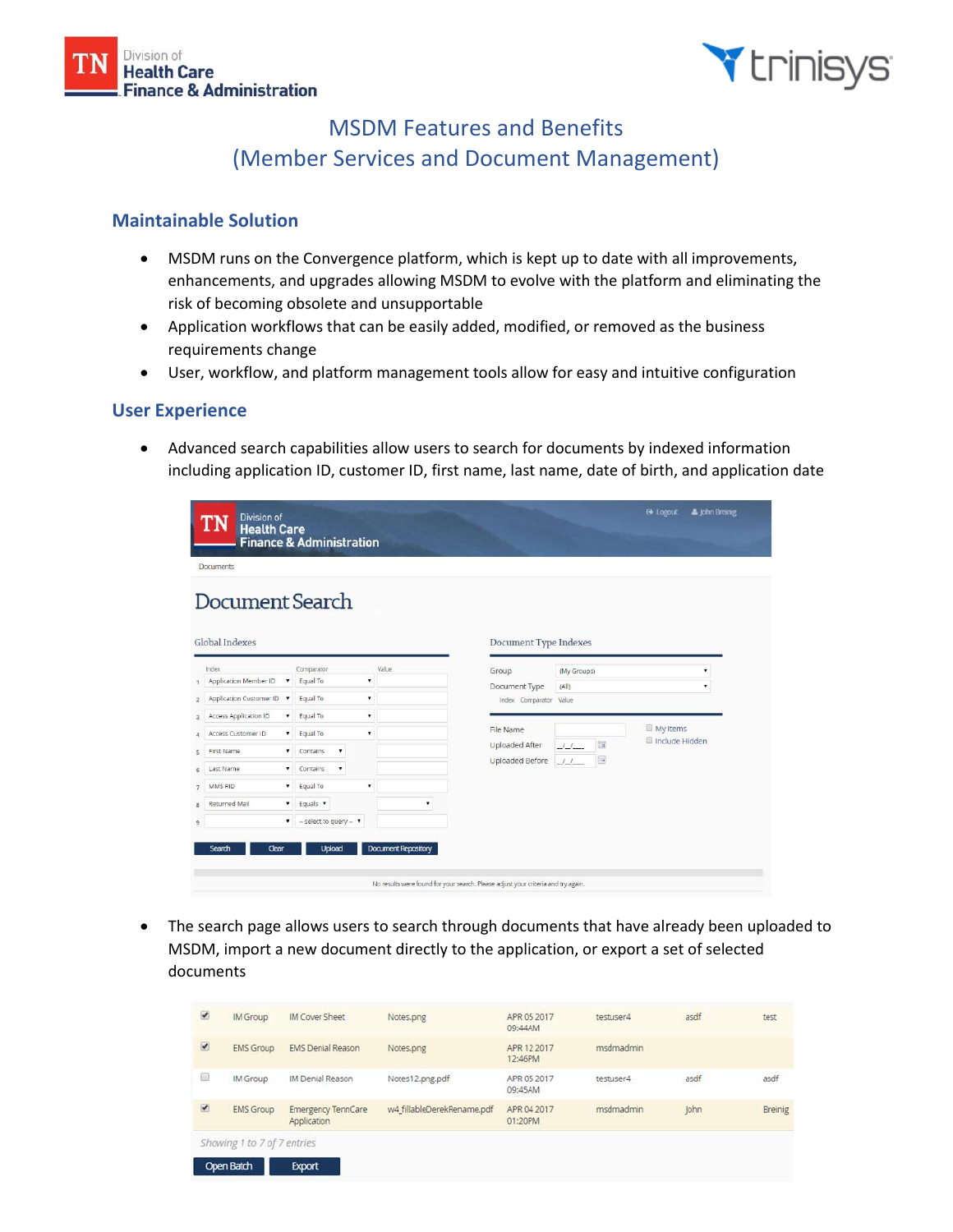#### Division of **Health Care Finance & Administration**



- The "notes" button opens a dialogue box that displays a list of existing document notes, if there were any, and allows for new notes to be entered
- The document viewer provides standard tools (zoom, page forward, page back, jump to page, open bookmarks) to assist in navigating the document to find desired information



- Automation features improve workflow and efficiency while also removing complexity of tasks
- Intelligent web page controls allow for better data validation and accuracy
- Modern interface removes clutter on user pages and creates an intuitive experience
- Privileges can be enabled to allow certain users to easily manipulate documents to remove extraneous pages of data or help enhance document images for readability and understanding
- The application administrator is able to edit Document Types and index fields via the Manage Document Types section under the Administrative Page

|                                | Index Document                |                            | <b>CMS Historical DB Search</b> |                          |                           |                          |                           |               |                                                                |                                                    |
|--------------------------------|-------------------------------|----------------------------|---------------------------------|--------------------------|---------------------------|--------------------------|---------------------------|---------------|----------------------------------------------------------------|----------------------------------------------------|
| Renamed_2.pdf<br>6896<br>QD QC |                               |                            | Show 10 v items                 |                          |                           |                          |                           | Filter:       |                                                                |                                                    |
| Global Indexes                 |                               | <b>APPLICATIONID</b>       | APPLICATIONMEMBERID             | SSN                      | <b>APPLICANTFIRSTNAME</b> | <b>APPLICANTLASTNAME</b> | <b>DOB</b>                | <b>GENDER</b> | CONTACTLASTNAME                                                |                                                    |
|                                |                               |                            | 422992157                       | 3.720 (Nather Long)      | follows:                  | 2,99,09                  | <b>Children</b>           | 02/05/08      | $\langle \langle \langle \alpha \beta \rangle \rangle \rangle$ | 我国記述                                               |
|                                | Index                         | Value                      | 422992157                       | A SUSSIMISSING VIOLEN.   | as costs.                 | Ratti 3                  | $\sqrt{2}$ and $\sqrt{2}$ | estom a       | temate                                                         |                                                    |
|                                | FFM Application ID            | 422992157                  | 422992157                       | TEMPORAL EDANGER         | 380,595                   | 242.55.1                 | 01/09/02                  | 0.027-302     | $\mathcal{A}_\mathrm{c}$ and $\mathbf{q}$                      | 過去分子                                               |
|                                | FFM Customer ID               |                            | 422992157                       | 10.20 (6.4 28 48 40)     | $+ - 12663525$            | 22.00                    | SNATIC                    | 301.05988     | Cente                                                          | 25.532                                             |
| $\overline{2}$                 |                               |                            | 422992157                       | 1.7200267349.000         | 11.4653597                | Contribe.                | 12,9382                   | man geloggi   | 全力地の                                                           | UPS PS                                             |
| $\overline{\mathbf{3}}$        | <b>Social Security Number</b> |                            | 422992157                       | 11012219-03541-101       | <b>STOREMS</b>            | Rzevita                  | Others.                   | 252,5592      | 5,392,554                                                      | Testuer :                                          |
| $\overline{4}$                 | <b>Business Area ID</b>       | $\pmb{\mathrm{v}}$         | 422992157                       | talisazo, escussivo      | 17-14030-01               | plänt is                 | $1 - 7^{\circ}$           | ico en con    | Republic                                                       | 6 estage                                           |
| 5                              | <b>Applicant First Name</b>   |                            | 422992157                       | 127207086694490/7        | NESCON                    | Cota-cu                  | 10000                     | 10010098      | Proteste                                                       | Sizone.                                            |
|                                |                               |                            | 422992157                       | 155.80009.00             | Stationship               | $28 - 5$                 | on Barrist                | CO Heledi     | 2010/03/18                                                     | $\sum_{i=1}^n p_i \mathcal{L}_i = \underline{z}_i$ |
| 6                              | <b>Applicant Last Name</b>    |                            | 422992157                       | <b>FORE SQUEEN ABOVE</b> | 1.448.00                  | Positiv                  | 2010/45                   | 加工財務所         | The sale                                                       | Seem.                                              |
| $\overline{7}$                 | Date of Birth                 | $\overline{\phantom{m}}$   | Showing 1 to 10 of 37 entries   |                          |                           |                          |                           |               |                                                                | 4 Previous<br>Next                                 |
| 8                              | Gender <sub>IB</sub>          |                            |                                 |                          |                           |                          |                           |               |                                                                |                                                    |
| $\mathbf{q}$                   | ContactLastName               |                            |                                 |                          |                           |                          |                           |               |                                                                |                                                    |
| 10                             | ContactFirstName              |                            |                                 |                          |                           |                          |                           |               |                                                                |                                                    |
| 11                             |                               |                            |                                 |                          |                           |                          |                           |               |                                                                |                                                    |
|                                |                               |                            |                                 |                          |                           |                          |                           |               |                                                                |                                                    |
|                                | <b>Document Type Indexes</b>  |                            | $\leftarrow$                    |                          |                           |                          |                           |               |                                                                |                                                    |
|                                |                               |                            |                                 |                          |                           |                          |                           |               |                                                                |                                                    |
|                                | Group                         | $\pmb{\mathrm{v}}$<br>Test |                                 |                          |                           |                          |                           |               |                                                                | Close                                              |

# **Automation Features**

- Embedded tools provide an analysis of data and documents to ensure proper data capture of all relevant information
- Complex back-end workflows used to automate process and eliminate all manual and paper tasks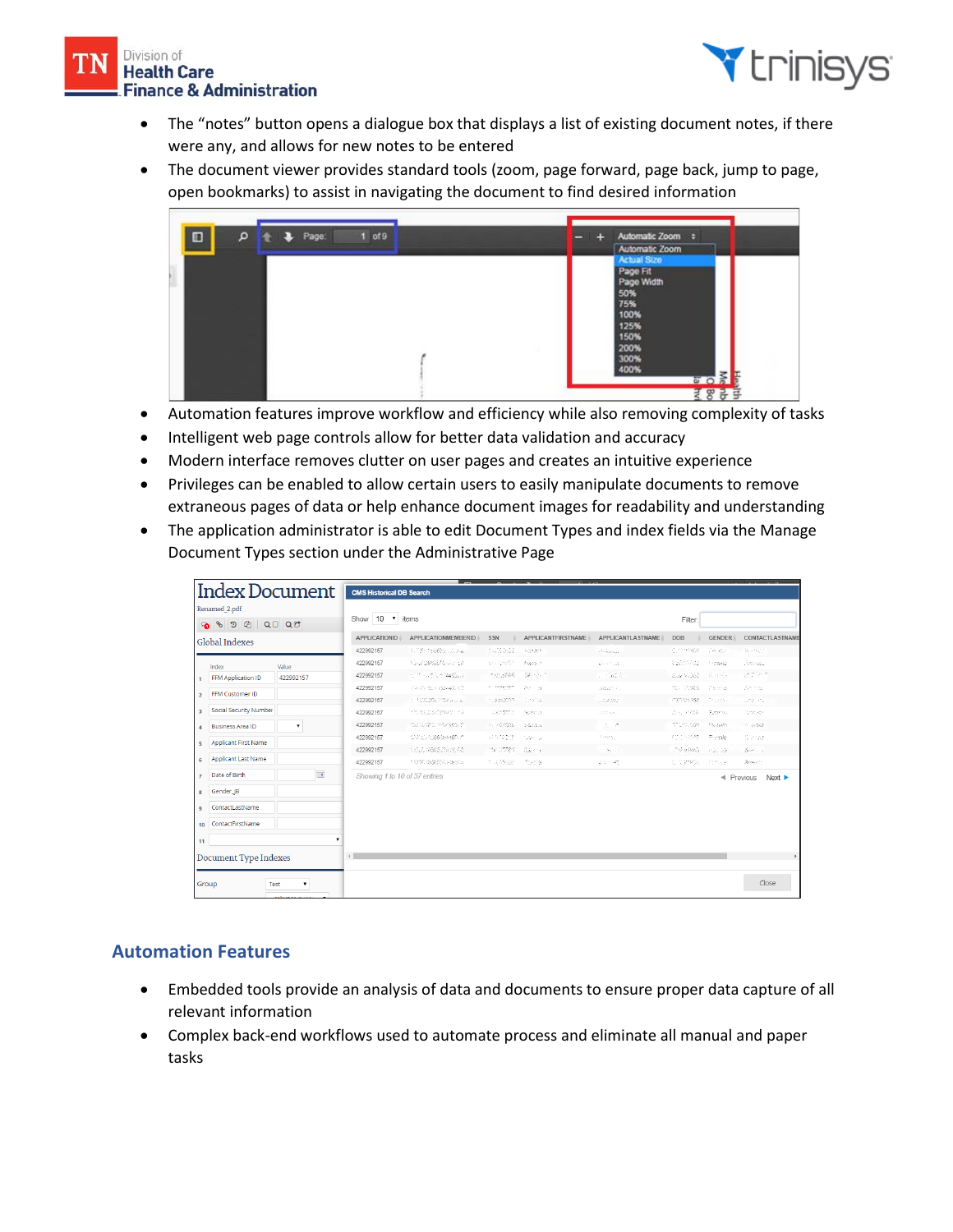



• Reporting tools allow users to view the nature of documents in the system across, and within assigned groups, and helps managers and supervisors visualize their teams, and even specific user's activities within the system



• Connectivity to external data sources enables quick document indexing by referencing existing case information without double-entry or introducing room for data entry mistakes

#### **Security Improvements**

- Integrates with the organization's current security scheme
- Leverages the Convergence platform's built-in security features
- Roles are assigned to each user, so privileges are controlled when accessing the application
- End-to-end auditing capabilities with a complete and searchable audit log of all user activity

# **Support for Legacy Data**

- Integrations with current file repositories automate the collection of the backlog of thousands of documents and enable indexing and storage to sunset ad hoc or soft copy mechanisms
- Secure document repository holds hundreds of thousands of present and historic documents to satisfy legal and regulatory requirements on document retention and can be quickly retrieved for legal reasons
- Trinisys has extensive experience pulling and integrating data from government and third-party document solutions such as FileNet by IBM and Maximus

#### **Room to Grow**

- MSDM has been developed to scale as the organization grows and onboards new members
- Countless document types and data fields can be added to properly categorize and classify documents
- The Convergence platform that MSDM runs on is fully capable of providing additional resources as the application takes on more capacity